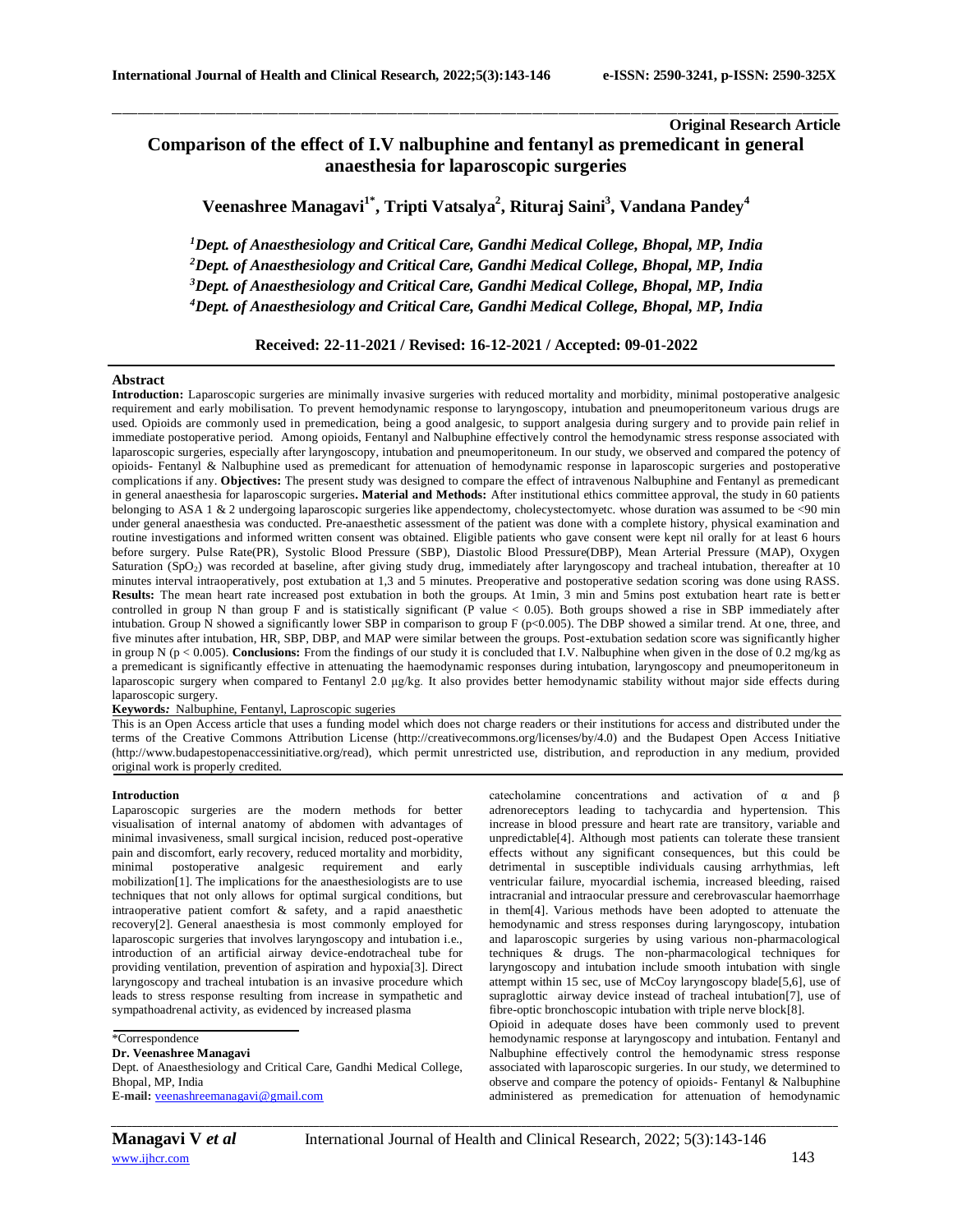response perioperatively and postoperative complications and sedation in laparoscopic surgeries

#### **Objectives**

The present study was designed to compare the effect of intravenous Nalbuphine and Fentanyl as premedicant in general anaesthesia for laparoscopic surgeries.

# **Material and Methods**

# **Source of the study**

Patients posted for elective laparoscopic surgeries under General anaesthesia in department of Anaesthesia, GMC Bhopal and associated Hamidia Hospital.

## **Design of the study**

Comparative observational study

## **Period of the study**

January 2019 – July 2020

After obtaining institutional ethics committee approval, the study was conducted in 60 patients belonging to ASA 1 & 2 undergoing laparoscopic surgeries like appendectomy, cholecystectomy etc.

#### **RSS- Ramsay Sedation Scale[9]**

\_\_\_\_\_\_\_\_\_\_\_\_\_\_\_\_\_\_\_\_\_\_\_\_\_\_\_\_\_\_\_\_\_\_\_\_\_\_\_\_\_\_\_\_\_\_\_\_\_\_\_\_\_\_\_\_\_\_\_\_\_\_\_\_\_\_\_\_\_\_\_\_\_\_\_\_\_\_\_\_\_\_\_\_\_\_\_\_\_\_\_\_\_\_\_\_\_\_\_\_\_\_\_\_\_\_\_\_\_\_\_\_\_\_\_\_\_\_\_\_\_\_\_\_\_\_\_\_\_\_\_\_\_\_\_\_\_\_\_\_ whose duration was assumed to be <90 min under general anaesthesia. Pre-anaesthetic assessment of the patient was done with a complete history, physical examination and routine investigations and informed written consent was obtained. Patients were kept nil orally for 6 hours before surgery. In the operation theatre, intravenous line, pulse oximeter, electrocardiograph and a non-invasive blood pressure monitor were attached and baseline hemodynamic parameters recorded following a stabilization period of 3-5 minutes. All patients were administered IV Ondansetron 4mg, IV Glycopyrrolate 0.2mg, IV Midazolam 1 mg; group N received IV Nalbuphine 0.2 mg/kg and group F received IV Fentanyl 2 mcg/kg five minutes prior to induction of anesthesia. Vital parameters were noted and patients sedation level was assessed using RSS at the end of five minutes. Side-effects like nausea, vomiting, desaturation, respiratory depression, sedation, pruritis were recorded. Post-Operative Sedation was evaluated using Ramsay Sedation Scale. Data analysis were compiled in the form of mean and standard deviation and the student *t*  test was used for between-group comparisons of HR, SBP, DBP and SpO2 while the chi square test was used to analyse sedation scores, sex, and adverse events using computer software SPSS of windows and P value less than 0.05 was considered as statistically significant.

| <b>Score</b>            | <b>Response</b>                                                 |
|-------------------------|-----------------------------------------------------------------|
|                         | Patient anxious and agitated or restless or both                |
|                         | Patient cooperative, oriented, and tranquil                     |
| $\overline{\mathbf{c}}$ | Patient drowsy but responds to commands                         |
| 4                       | Brisk response to light glabellar tap or loud auditory stimulus |
| 5                       | Sluggish response to light glabellar tap/loud auditory stimulus |
|                         | No response to light glabellar tap or loud auditory stimulus    |

#### **Observation and Results**

**Table 1: The demographic characteristics comparable between the two groups.**

| <b>Parameters</b>   | <b>Group N</b> |        | <b>Group F</b> |       | <b>P</b> Value |
|---------------------|----------------|--------|----------------|-------|----------------|
|                     | Mean           | SD     |                |       |                |
| Age(Yrs)            | 35             | 11.84  | 38.6           | 12.35 | 0.44           |
| Weight $(Kg)$       | 62.73          | 5.21   | 63.03          | 4.62  | 0.93           |
| <b>Sex</b>          | M(14)          | M (16) | M(13)          | F(17) |                |
| Duration of surgery | 83.47          | 7.67   | 79.53          | 9.89  | 0.127          |



Graph-1 shows the baseline mean heart rate was comparable in both the groups i.e., group N 79.840 $\pm$ 3.602 and group F 80.000 $\pm$ 3.403. Thereafter the mean heart rate after giving study drug decreased from baseline in both the groups i.e.,77.6±3.536 in group N and 78.2±3.367 in group F which was also comparable . But the mean heart rate at 1min, 3 min post intubation increased in both the groups but rate of increase was more in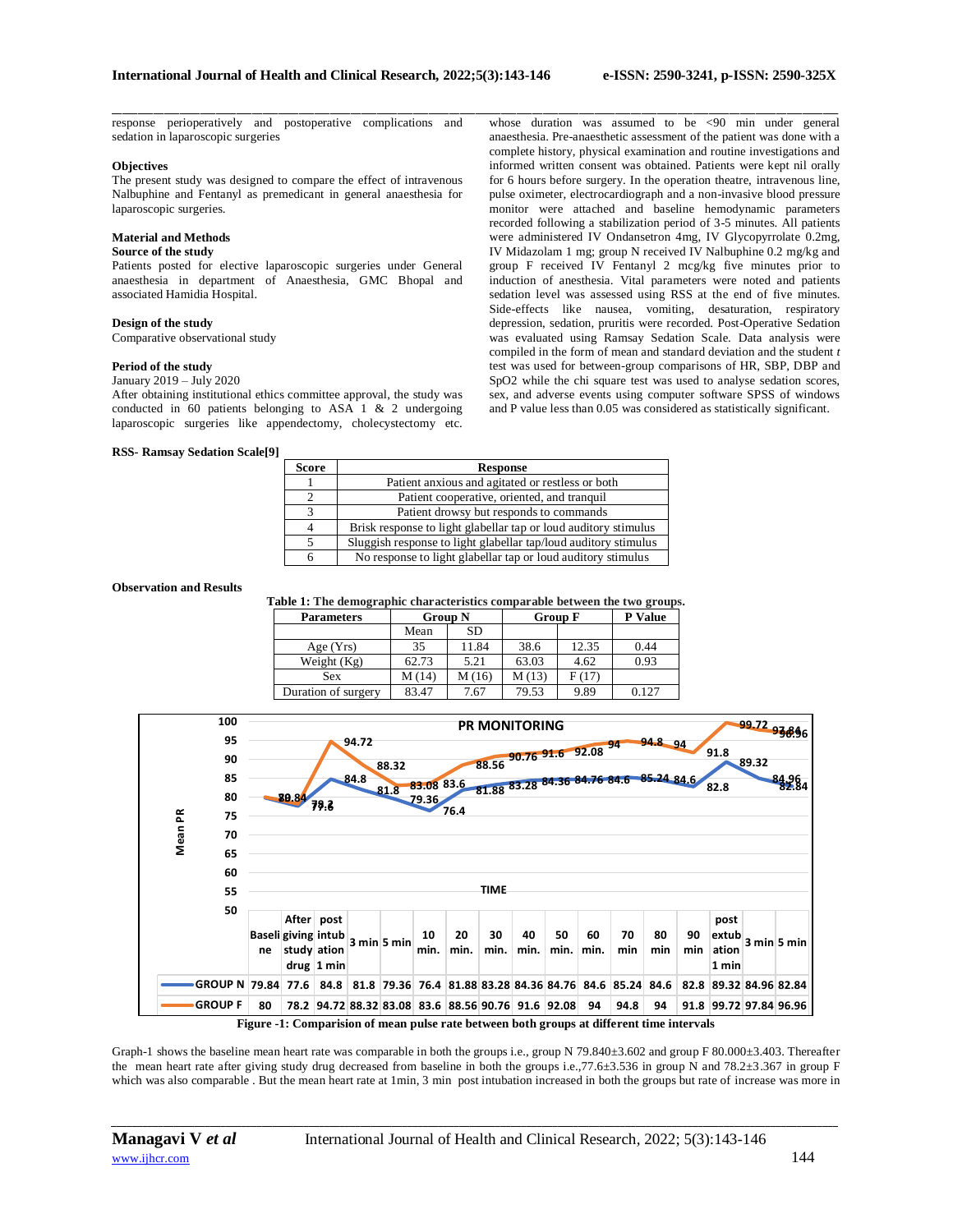\_\_\_\_\_\_\_\_\_\_\_\_\_\_\_\_\_\_\_\_\_\_\_\_\_\_\_\_\_\_\_\_\_\_\_\_\_\_\_\_\_\_\_\_\_\_\_\_\_\_\_\_\_\_\_\_\_\_\_\_\_\_\_\_\_\_\_\_\_\_\_\_\_\_\_\_\_\_\_\_\_\_\_\_\_\_\_\_\_\_\_\_\_\_\_\_\_\_\_\_\_\_\_\_\_\_\_\_\_\_\_\_\_\_\_\_\_\_\_\_\_\_\_\_\_\_\_\_\_\_\_\_\_\_\_\_\_\_\_\_ group F (18.4%) than group N(6.2%) which was statistically significant ( $p<0.05$ ). At 5 min post intubation the HR returned to baseline level in group N but group F showed sustained rise in HR even after 5 min post-intubation and the difference was statistically significant (p< 0.05).



**Figure -2: Comparision of mean arterial pressure between both groups**

**Graph-2** showing comparison of mean arterial pressure between group N and group F. The baseline MAP was comparable in both the groups; i.e., in group N was  $93.360 \pm 3.448$  and in group F was 93.187±2.995. The mean MAP after giving study drug decreased in both the groups. This decrease in mean MAP in both groups was statistically insignificant (P value> 0.05). But the mean MAP immediately after intubation was found to rise in both the groups but rate of rise was more in group F(12.25%) as compared to group N 2.9%)which was statistically significant (p<0.05) . At 3 min post intubation the MAP returned to baseline level in group N but group F showed sustained rise in MAP till 10 min post-intubation and the difference was statistically significant( $p < 0.05$ ).

Intra-operatively after creation of pneumoperitoneum, there was rise in MAP due to sympathetic stimulation. Group F showed 8.09% rise

in MAP whereas no rise was observed in group N. Group N had better control of MAP than group F in which MAP remained above baseline level at all times of observation and the difference between both the groups remained statistically significant throughout the procedure(P value<0.05). There was transient rise of MAP during extubation in both groups but the rate of rise was seen more in group F (11.9%) than group N(6.35%) and the difference was statistically significant(p<0.05).

Both the drugs are associated with decrease in SBP, DBP and MAP following their administration, but Group N showed better control of blood pressure changes during laryngoscopy & intubation , after creation of pneumoperitoneum and following extubation when compared to group F.



**Figure-3: Comparision of mean SPO2 between both groups**

Graph-3 showing comparison of MEAN SpO2 among groups N and group F. Base line value of mean SpO2was 99± 0.523and 99± 0.600in group N and group F respectively with a P value of 0.455, showing statistically insignificant difference between the groups. The difference in both the groups in changes in SpO2 at different time intervals had P value > 0.05 which was statistically insignificant.